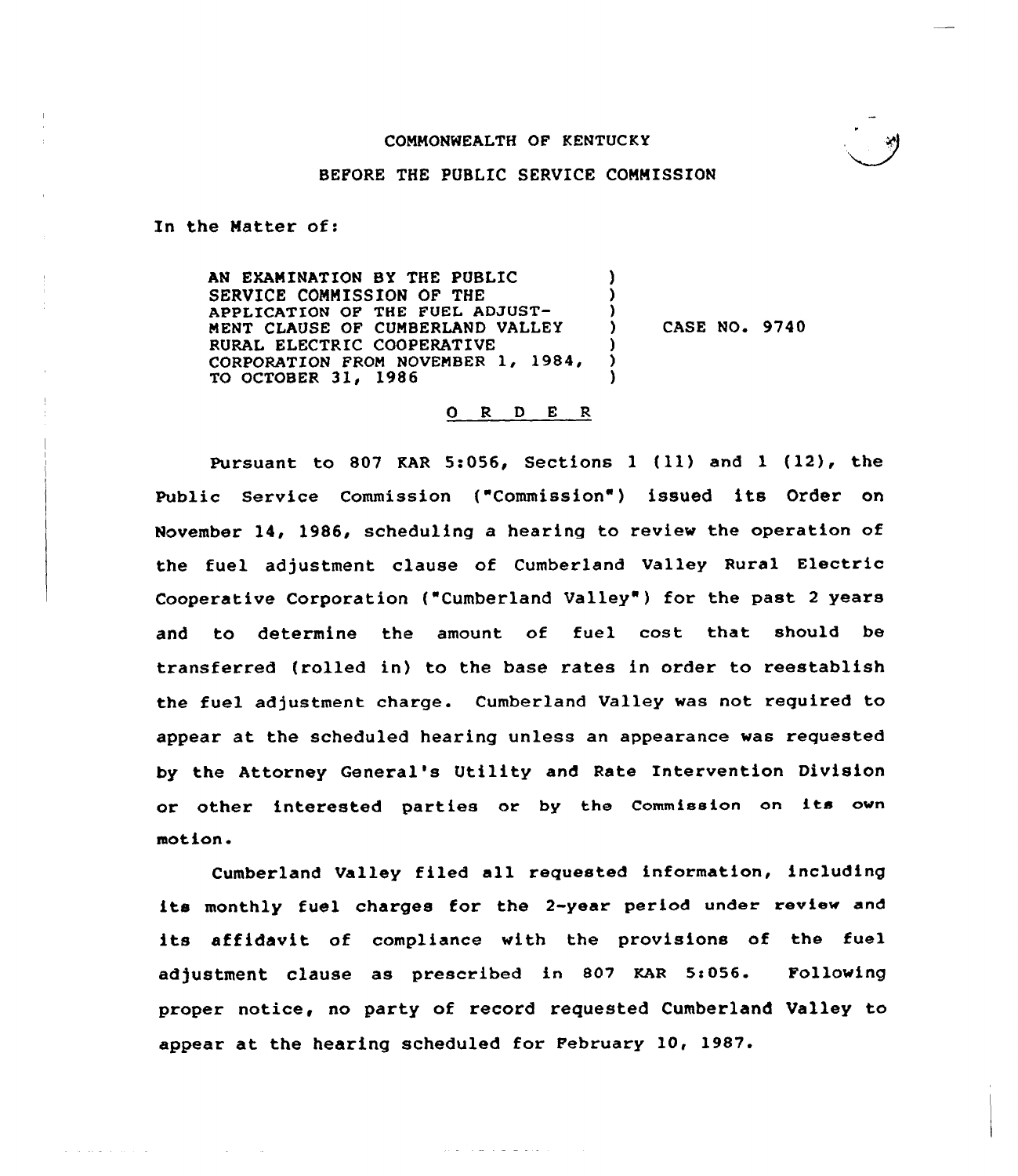The Commission approved a transfer (roll-in} of <1.46) mills per KWH to the base rates of Cumberland Valley's wholesale supplier, East Kentucky Power Cooperative, Inc., ("East Kentucky") in Case No. 9731. Approval of East Kentucky's proposal requires that Cumberland Valley also be authorized to roll-in those same fuel costs to its base rates.

The Commission, having considered the evidence of record and being advised, finds thati

1. Cumberland Valley has complied in all material respects with the provisions of 807 KAR 5:056.

2. Cumberland Valley's wholesale supplier has been authorized to transfer (roll-in) to its base rates fuel costs of <1.46) mills per KWH in Case Mo. 9731.

3. Cumberland Valley should be authorized to decrease the rates charged its customers by 1.55 mills per KWH in order to transfer fuel costs rolled-in by East Kentucky from the fuel adjustment clause to the base rates pursuant to the Commission's Order in Case No. 9731 and applicable line loss, and this can best be accomplished by <sup>a</sup> uniform reduction in all energy rates.

The revised rates and charges in Appendix <sup>A</sup> are designed to reflect the transfer of fuel costs from the fuel adjustment clause rate to the base rates.

IT IS THEREFORE ORDERED that:

(1) The charges and credits applied by Cumberland Valley through the fuel adjustment clause for the period November 1, 1984, through October 31, 1986, be and they hereby are approved.

 $-2-$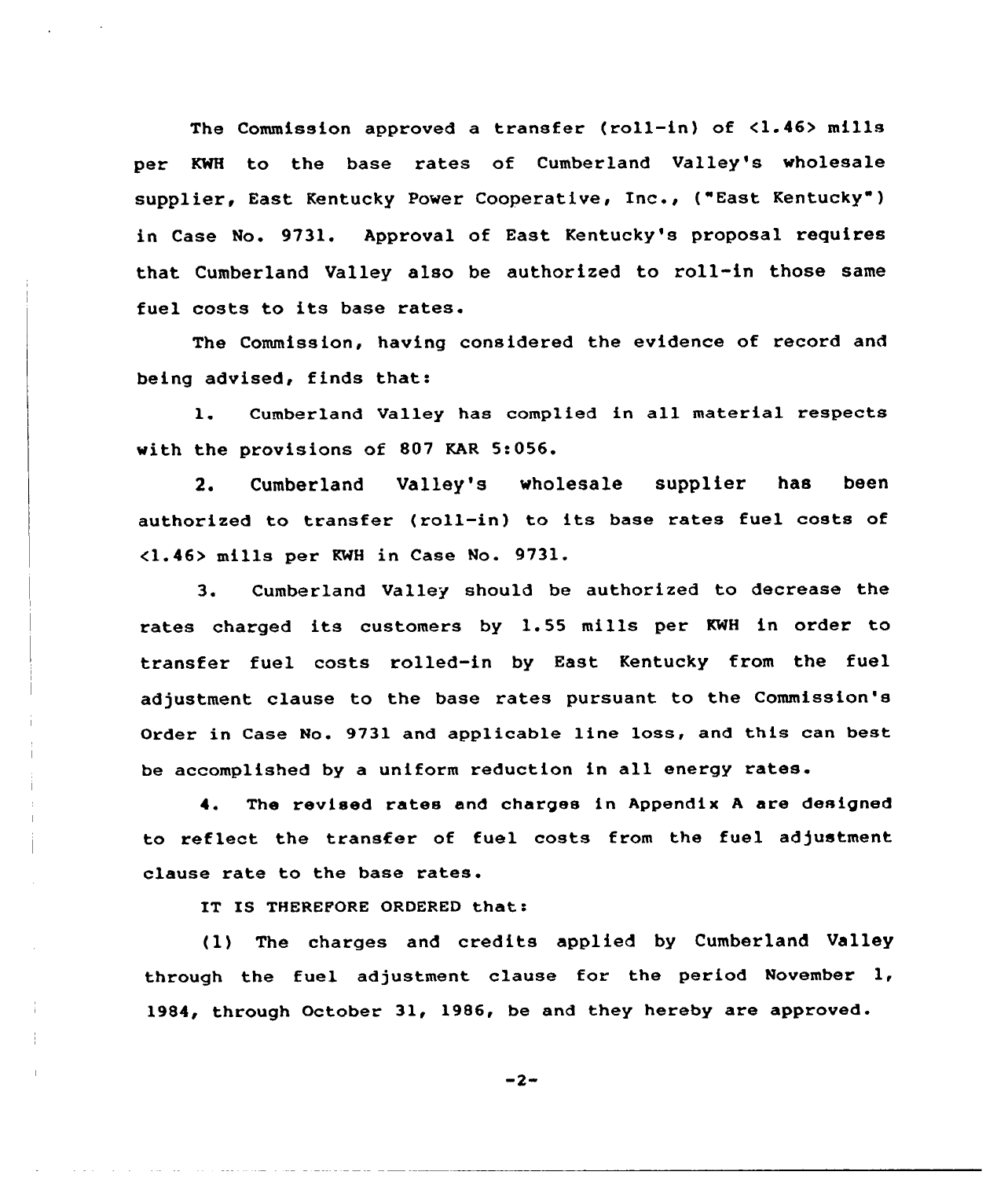(2) Cumberland Valley be and it hereby is authorized to transfer to its base rates fuel costs transferred (rolled-in) by its Wholesale supplier pursuant to Case No. 9731.

(3) The rates in Appendix <sup>A</sup> be and they hereby are approved for service rendered by Cumberland Valley on and after May 1, 1987, which is also the effective date for East Kentucky's rates.

(4) Within 30 days from the date of this Order Cumberland Valley shall file with the Commission its revised tariff sheets setting out the rates approved herein.

Done at Frankfort, Kentucky, this 28th day of April, 1987.

# PUBLIC SERVICE COMMISSION

Continued 2./  $\overline{\text{Ch}}$ Chairman William

**ATTEST:** 

Executive Director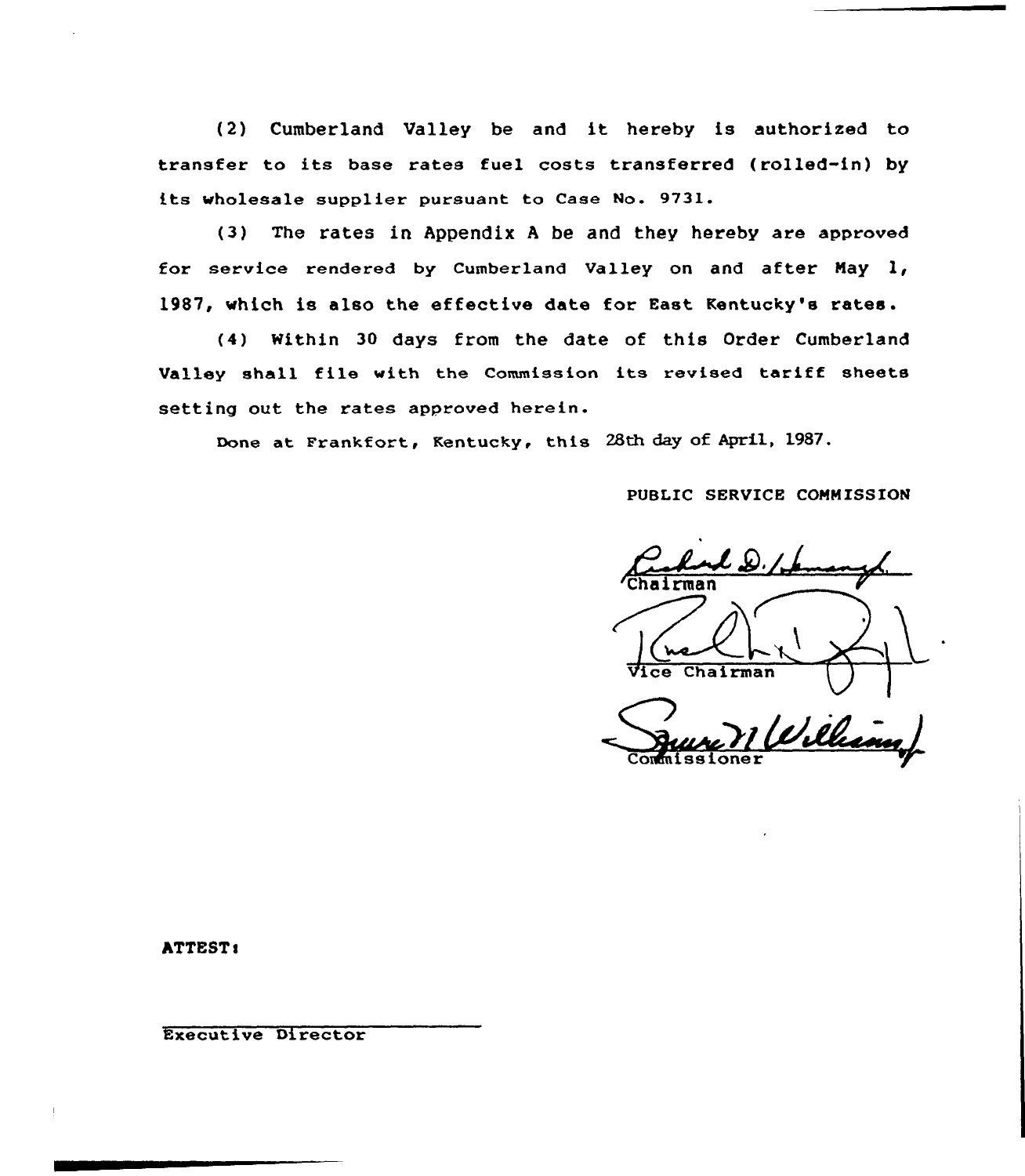### APPENDIX A

# APPENDIX TO AN ORDER OF THE KENTUCKY PUBLIC SERVICE CONMISS ION IN CASE NO. 9740 DATED 4/28/87

The following rates and charges are prescribed for the customers in the area served by Cumberland Valley Rural Electric Cooperative Corporation. All other rates and charges not specifically mentioned herein shall remain the same as those in effect under authority of this Commission prior to the date of this Order.

### SCHEDULE I PARM, HOME, SCHOOLS AND CHURCHES\*

## Rates:

 $\Delta$ 

Customer Charge First 500 KWH Over 500 KWH

\$5.00 Per Month<br>Per Customer .06480 Per KWH <sup>~</sup> 05481 Per KWH

SCHEDULE  $1 T - 0 - D$ FARM, HOME, SCHOOLS AND CHURCHES T-O-D

#### Rates:

| On-Peak Rate:     |               |                   |
|-------------------|---------------|-------------------|
| Service Charge    |               | $$5.00$ Per Month |
| Under 500 KWH/Mo. | .06480 /KWH   |                   |
| Service Charge    |               | 10.00 Per Month   |
| Over 500 KWH/Mo.  | .05481 /KWH   |                   |
| Off-Peak Rate:    |               |                   |
| Under 500 KWH/Mo. | .03721 /KWH   |                   |
| Over 500 KWH/Mo.  | $.03121$ /KWH |                   |
|                   |               |                   |

دد سرب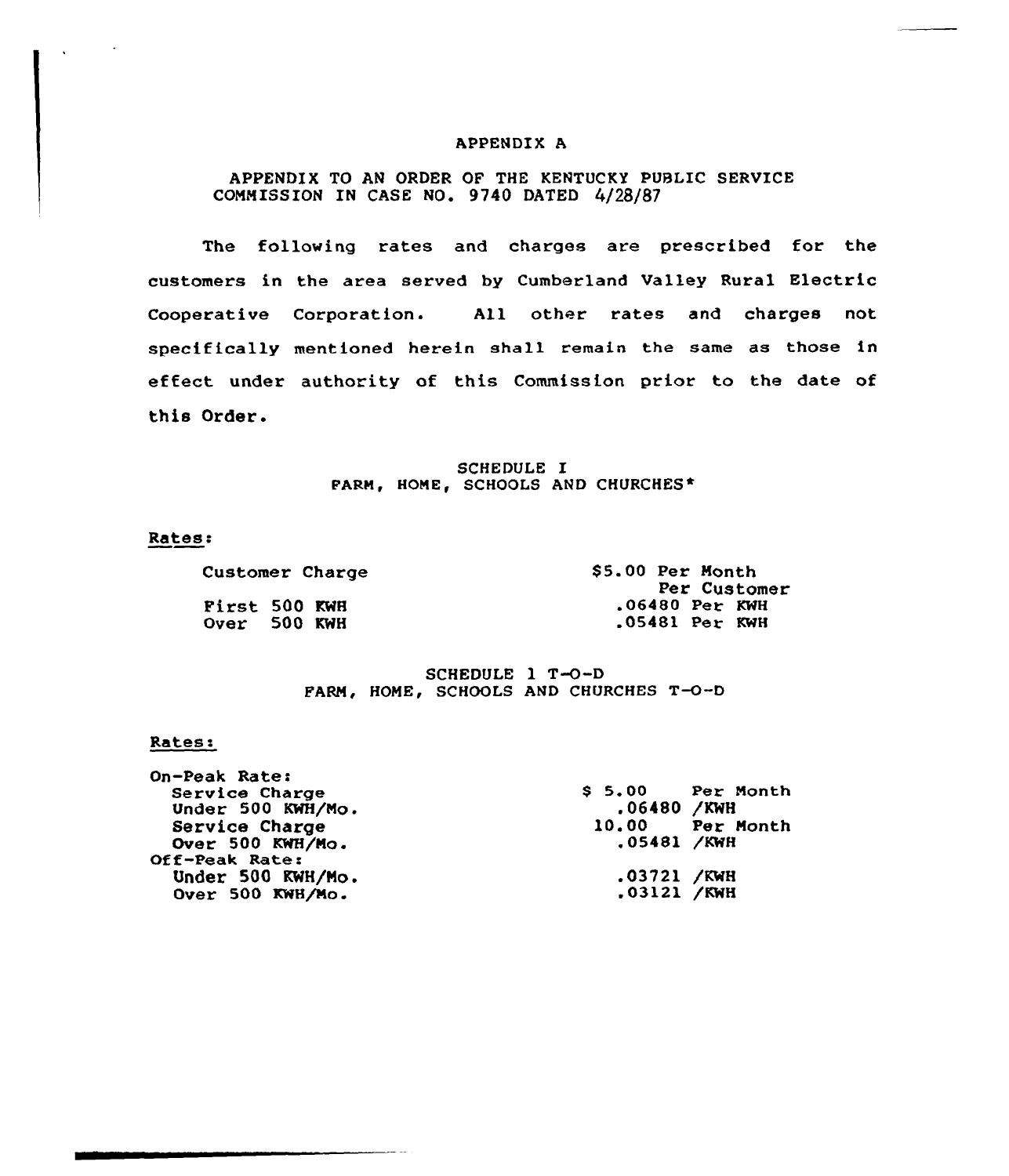SCHEDULE II SMALL COMMERCIAL AND SMALL POWER\*

Rates:

 $\langle \rangle$ 

Demand Charge: Per KW of Billing Demand \$3.68

**Energy Charge:** 

\$5.00 Per Month Customer Charge Per Customer First 3,000 KWH .07991 Per KWH Over 3,000 KWH .06113 Per KWH

> SCHEDULE III ALL ELECTRIC SCHOOL (A.E.S.)\*

## **Rates:**

All KWH

\$.05951 Per KWH

SCHEDULE IV LARGE POWER RATE - INDUSTRIAL\*

Rates:

Demand Charge: Per KW of Billing Demand \$5.71

**Energy Charge:** 

All KWH

\$.03463 Per KWH

SCHEDULE IV-A LARGE POWER RATE - 50 KW to 2,500 KW\*

# Rates:

Demand Charge: Per KW of Billing Demand \$3.68 Energy Charge: All KWH \$.04351 Per KWH